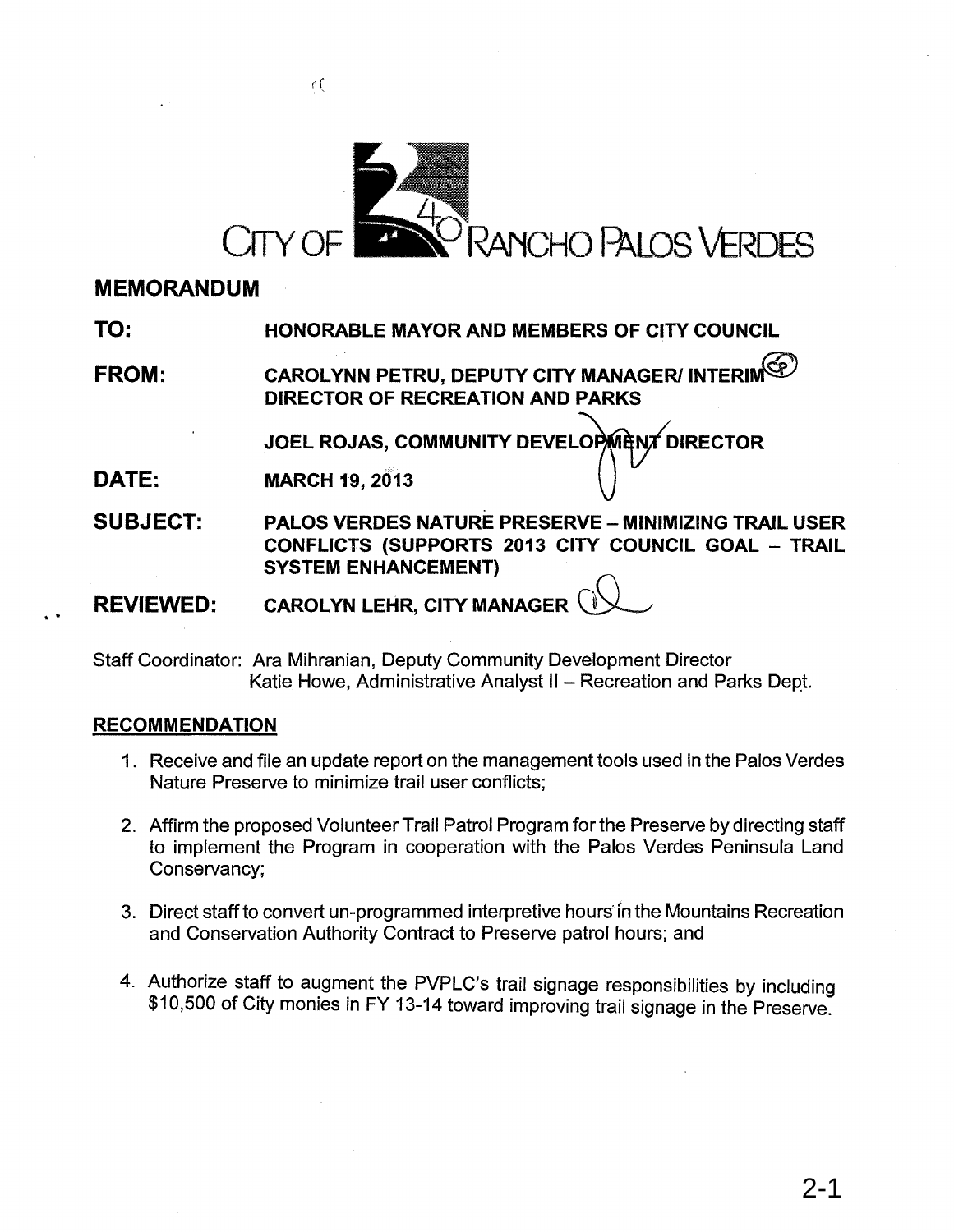## BACKGROUND

On October 2,2012, the City Council adopted certain trail route and trail use amendments to the 2008 Council-adopted Preserve Trails Plan (PTP) for the Palos Verdes Nature Preserve (Preserve). During the Council's discussion that evening, concerns were raised regarding reported trail user conflicts adversely impacting biological resources and trail users' experiences in the Preserve. The concerns expressed generally pertained to violations of the Preserve rules (as codified in the City's Municipal Code), including extreme downhill mountain bike speed, and hikers, equestrians and mountain bikers off designated trails; as well as poor trail etiquette between the different user groups. In response to these concerns, the City Council directed staff to bring back a report on management tools that could be used in the Preserve to minimize trail user conflicts. As such, the Council is being asked to receive and file a report on such management tools, as well as affirm a Volunteer Trail Patrol (VTP) Program developed by City and PVPLC staff to assist with the enforcement of City regulations in the Preserve, and to convert un-programmed interpretive hours to patrol hours for the MRCA Rangers.

## **DISCUSSION**

The Council-adopted PTP identifies designated trail routes and trail uses for each of the eleven Reserves that make up the entire 1,400 acre Preserve. Existing trails that are not identified in the Council-adopted PTP are considered unauthorized trails, and in the interest of habitat preservation, are closed to the public as required in the City's Natural Communities Conservation Plan (NCCP). Since the adoption of the PTP, ongoing efforts have been employed to change Preserve user behavior to comply with designated trail routes and uses, and to discontinue the use of unauthorized trails. Examples include creating trail map brochures, providing maps on the City and PVPLC websites, and installing signs, such as welcome signs at the Preserve entry points and trail markers along designated trails specifying the allowable uses on each trail. Additionally, the Preserve is patrolled by Rangers, a City service provided by the Mountains Recreation & Conservation Authority (MRCA), who enforce the City's ordinances. However, it has become evident that improved efforts are needed to address trail user issues that continue to arise. Moreover, an occurrence, not unique to the City's Preserve, is trail user conflicts. Trail user conflicts are a more common source of contention throughout open space areas when multiple users share the use of trails. Research has revealed techniques to address trail user conflicts that have been successful for other agencies.

In order to minimize the potential for trail user conflicts from occurring in the Preserve, City and PVPLC staff have worked closely to identify certain management tools that can be implemented to minimize or avoid such conflicts, as discussed below.

## 1. Management Tools to Reduce Trail User Conflicts

The following are management tools intended to reduce trail user conflicts that the City and the PVPLC have either implemented or are planning to implement within the very near future.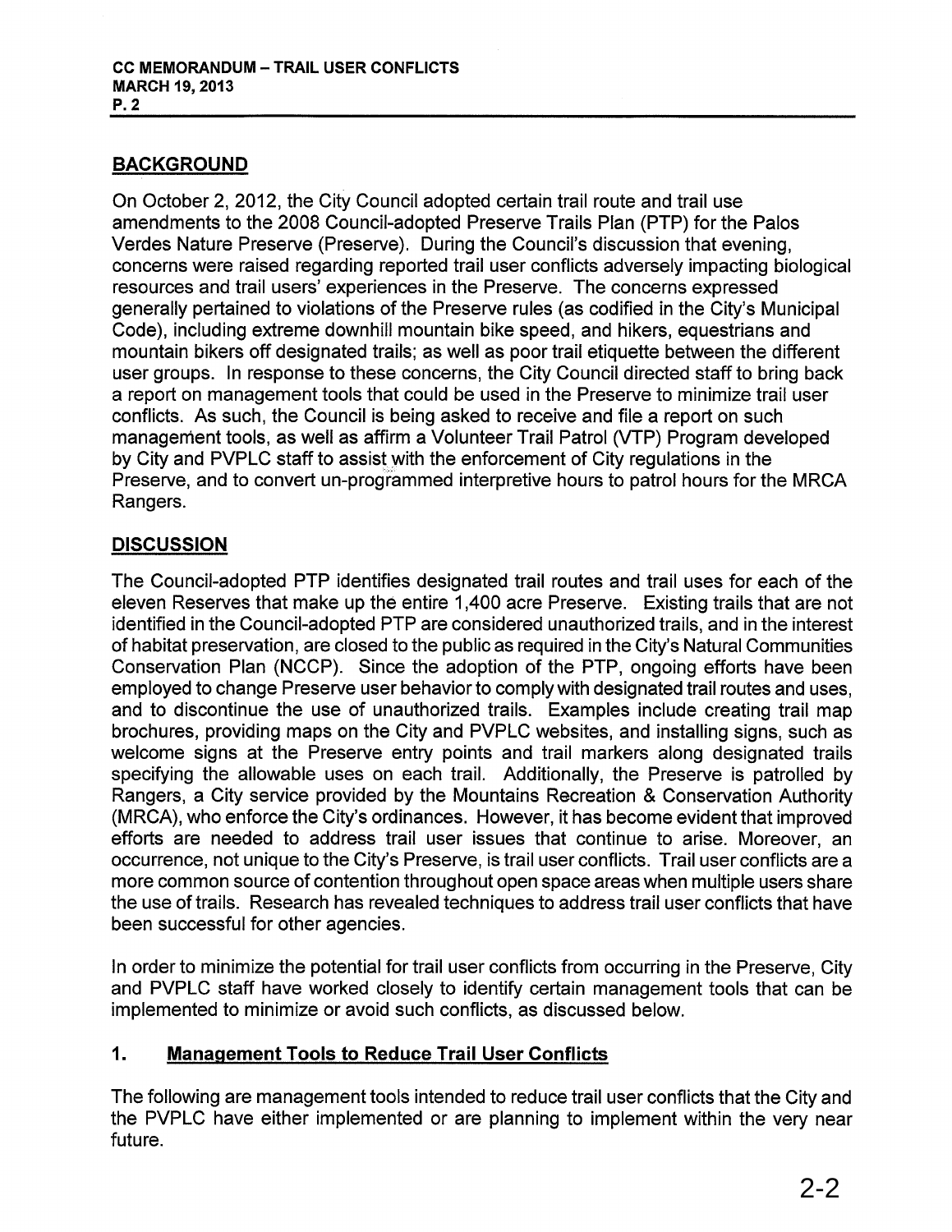## Installation of Preserve Rules Signs

In order to better achieve compliance with the Preserve rules specified in the City's Municipal Code, signs that concisely cite the City's regulations will help educate visitors and reduce any ambiguity or confusion about permitted and prohibited activities in the Preserve. Additionally, adequate signs also strengthen the ability for Ranger-issued citations to stand up in court. Therefore, the City will install newly-designed "Preserve Rules" signs at approximately 58 entry points to the Preserve in the coming weeks. The "Preserve Rules" signs are approximately 30" x 36" in size and will be installed at eye-level to maintain a human scale and to minimize view impacts. The signs list the permitted and prohibited activities in a concise and modern style.

It should be noted that manufacturing and installing the "Preserve Rules" sign at the 58 entry points is estimated to cost approximately \$14,000. According to Public Works, this cost will be absorbed by an existing FY13-14 budget line item for Parks, Trails and Open Space Maintenance.

## Updating Trail Markers

Pursuant to the 2011 Council-adopted Management Agreement between the City and the PVPLC, the City is responsible for installing entry regulatory signage (as noted above) and the PVPLC is responsible for installing trail markers (up to 25 per year). Upon approval of the trails plan for Filiorum, trail signage was installed in this Reserve. PVPLC installed additional signage and revised some trail signage to better delineate authorized trails at the Abalone Cove, Portuguese Bend, and Forrestal Reserves. The PVPLC has also embarked on an update to the existing trail markers in key areas of the Preserve. Updates to the Portuguese Bend Reserve have begun, and include re-ordering trail marker decals so that the name of the trail is followed by a directional arrow and then a list of the designated uses for each trail segment.

It should be noted that the PVPLC has limited funding and is not able to update all the trail markers in the Preserve, but are initially focusing on Portuguese Bend Reserve because of its higher levels of use and availability of funding through a grant. If the City Council identifies this management tool as a high priority, the Council may wish to consider expediting the process by funding the updating of existing trail marker signs at a cost of \$70 per sign. Using the same Parks, Trail and Open Space Maintenance budget line item in the FY13-14 budget referenced above for the "Preserve Rules" signs, staff recommends allocating \$10,500 to update the trail markers.

## Trail Closures

To effectively deter Preserve visitors from accessing unauthorized trails or areas, a commonly used management tool is to close the trail or area in a way that makes it an unattractive option. Such methods include effective and well placed signs, disguising or blocking access to the trail through barriers (posts and cable) or brush, and screening the area from a Preserve visitor's line of sight. These management tools are currently being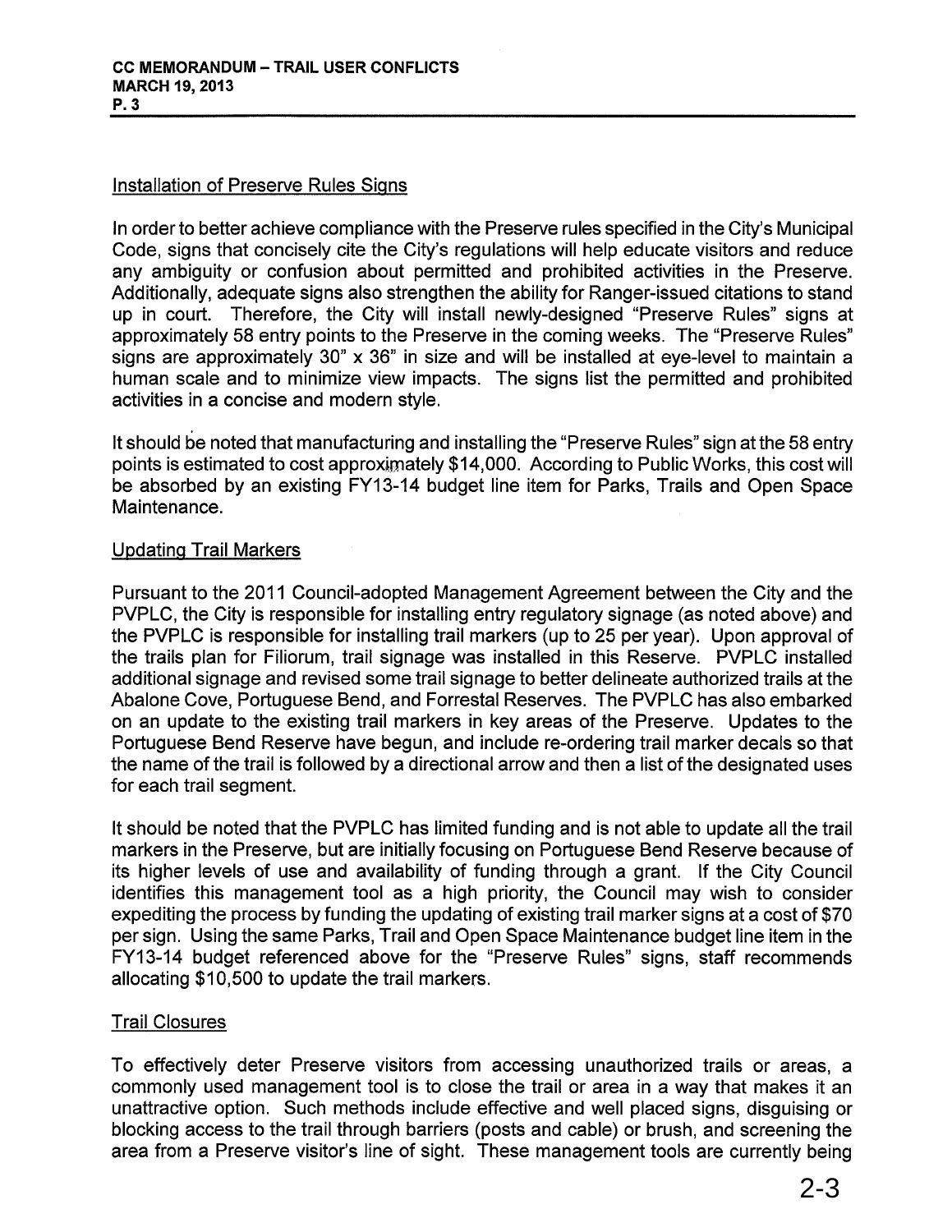used by the PVPLC at various locations in the Preserve. It should be noted that this management tool has a tendency to require on-going monitoring because of disobedient trail users and can be costly to the PVPLC if improvements have to be continuously replaced or repaired. However, to counter such behavior, City and PVPLC staff are working closely with the Rangers to strategically monitor key areas of the Preserve and ensure that unauthorized spur trails remain unattractive through the use of the described trail closure management tools, such as replacing brush and repairing signs if removed or vandalized.

#### Adopt a Trail Program

The PVPLC will be implementing an "Adopt a Trail Program" within the next few months. This program will allow PVPLC volunteers to adopt a specific trail segment to assist the PVPLC in. maintaining the condition of a trail, closing and monitoring any unauthorized spur trails, replacing signs, and addressing vandalism associated with trail closure measures, among other things. This program will also help to augment the trail closure management tools described above.

#### Installation of Temporary Security Cameras

In the past, the City has asked the Sheriff's Department to install a hidden temporary camera that can be used to monitor locations, particularly for vandalism. The camera has been successfully used to capture destruction of trail closure mechanisms. It should be noted that it is unlikely that the camera will be able to capture information that will allow the City to issue a citation; however, the camera is helpful to determine certain trends, such as what time damage tends to occur, so that law enforcement may better target the area in question. The Lomita Sheriff's Station currently has two such cameras available to the City on a limited basis, if not already being used by the Sheriffs for other criminal investigations.

## Volunteer Trail Patrol Program

Many agencies have success with volunteer trail patrol programs used to educate the public on proper open space use. Through such programs, volunteers educate the public, provide valuable information to law enforcement personnel on incident trends and the condition of an open space area, and provide a uniformed presence to deter misuse. Most agencies recruit volunteers from the multiple user groups that are active in an area to promote cooperation between the user groups, and so that volunteers can effectively reach out within their own user group to correct behavior.

With this mind, City staff and PVPLC began to develop a Volunteer Trails Patrol Program for the Palos Verdes Nature Preserve. In order to ensure that the various user groups (hikers, mountain bikers, and equestrians) were engaged, an informal advisory team was assembled with representation from each of these user groups to assist in the development of the Program. Since the October 2<sup>nd</sup> City Council meeting, the team has met on several occasions to discuss the Program and to exchange information gleaned from several agencies' existing volunteer programs.

The Volunteer Trails Program has been developed into a handbook that is attached for the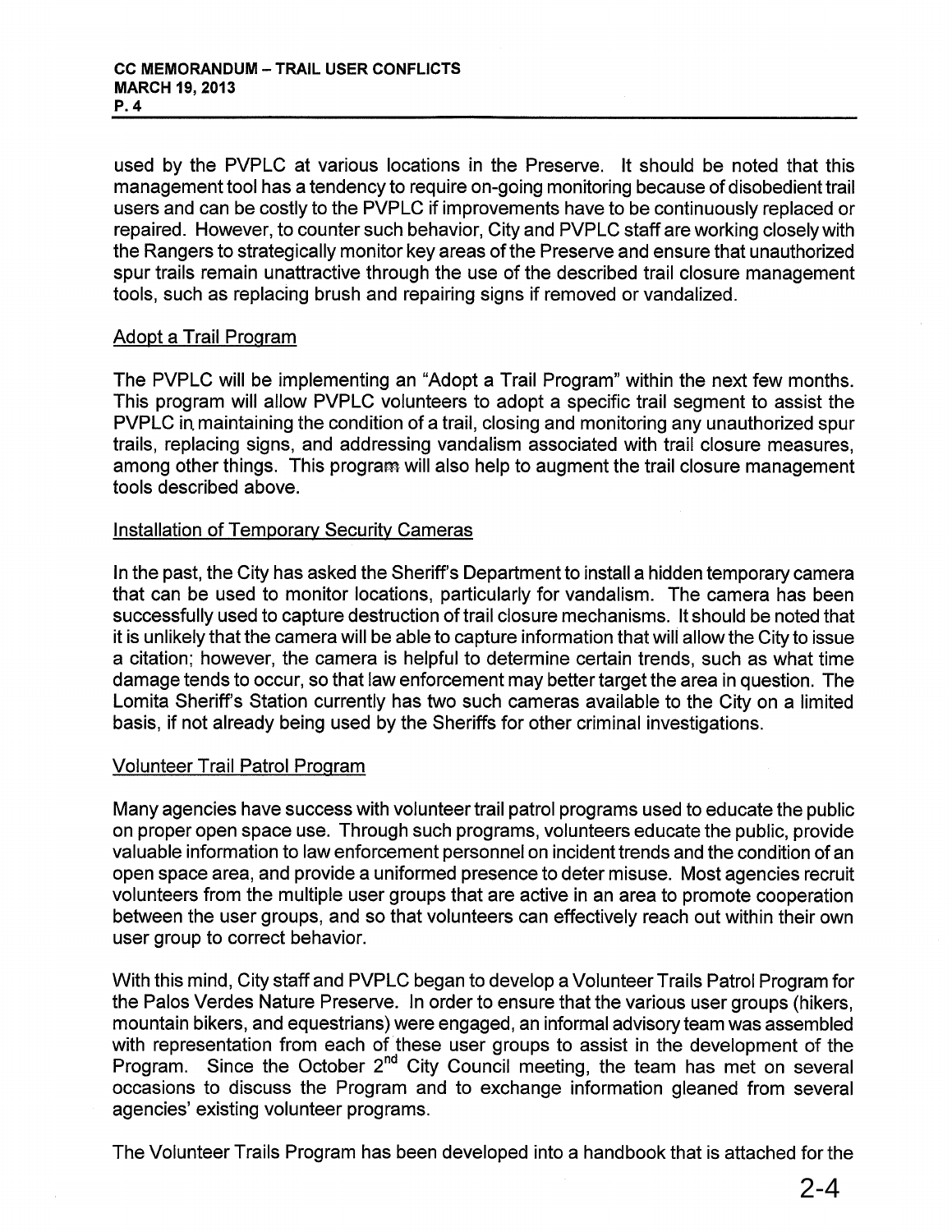Council's review (see attachment). Essentially, the approving agencies for the Program would be the City and PVPLC. A Volunteer Coordinator would be selected by the PVPLC, with input from the City to administer the Program. At this time, Barbara Ailor has been selected as the Volunteer Coordinator because of her knowledge of the Preserve and her commitment to perform the roles and responsibilities of the Volunteer Coordinator. The Volunteer Coordinator would serve as liaison between the City and PVPLC, and the volunteers. The volunteers themselves would consist of hikers, mountain bikers, and equestrians. The City and PVPLC would ultimately approve the program before its implementation, and would remain the approving entities because of their roles as land owner and habitat manager/conservation easement holder, respectively, and would work cooperatively to make sure the Program is balanced and in line with the agencies' goals.

Staff recommends that the volunteers be covered through the City's insurance provider, the California' Joint Powers Insurance Authority (CJPIA), for general liability and Workers' Compensation. The cost of this coverage would likely be covered under the City's existing policy with CJPIA. However, depending on the Program's actual claims experience and other factors, the additional coverage could have an estimated annual cost of \$1,000 for 30 volunteers.

#### Converting Un-programmed Interpretive Hours to Preserve Patrol Hours

In order to increase Ranger patrols of the Preserve without increasing the City's contract cost, staff recommends converting the Ranger's un-programmed interpretive hours to Preserve patrol hours. There are currently 500 interpretive hours that staff does not anticipate using through the duration of the current MRCA contract. As such, staff seeks Council concurrence to convert these interpretive hours to patrol hours, which would equate to approximately 6 additional patrol hours per week. Even with the conversion, the City would still be able to offer the popular Junior Ranger and Night Hikes programs at their current levels.

## 2. Potential Methods to Further Reduce Trail Use Conflicts

In addition to the management tools described in the previous section that are either being currently implemented or will be implemented in the near future, the following are additional management tools that have been identified and could potentially help to further reduce trail user conflicts, but have certain limitations that prevent them from being implemented at this time.

#### Increasing the Ranger Patrol Hours

As previously noted, the City contracts with the Mountains Recreation and Conservation Authority for enforcement services in the Preserve. The current 3-year contract is for 7,680 patrol hours and 1,335 interpretive hours. This averages to 46 patrol hours and 8 interpretive hours per week. The MRCA Rangers also patrol 70,000 acres in the Santa Monica Mountains Conservancy (SMMC), and have shared that the level of patrol time in the Palos Verdes Nature Preserve is similar to what is provided in the SMMC when considering the ratio of ranger hours and Preserve acreage. However, all open space areas are unique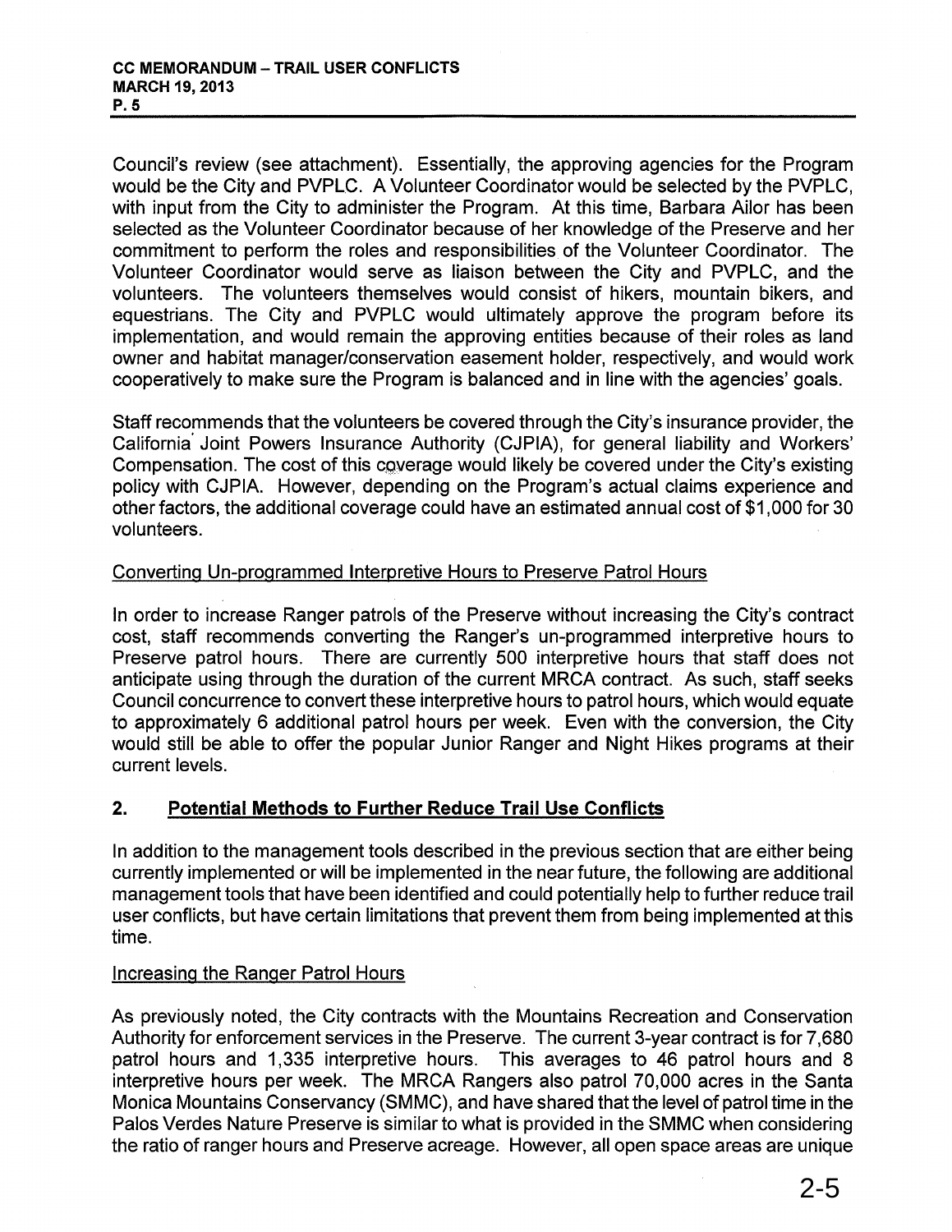and present their own management and enforcement challenges.

The Rangers have a varied schedule in order to monitor activity during different times, and so that their schedule is not predictable. They typically patrol five days each week, and this almost always includes both Saturday and Sunday, when Preserve use is heaviest. Many factors determine how and where a Ranger patrols during a specific shift, including weather, time of day, input received on Preserve issues, types of violations the Rangers are targeting, and ocean tides. While Rangers patrol all eleven Reserves that comprise the Palos Verdes Nature Preserve, they spend most of their time in areas with higher levels of use, or where violations are anticipated. Rangers patrol on foot and by vehicle, depending on the violation they are addressing.

The Rangers' primary goals are to patrol the Preserve to achieve rule compliance through education and enforcement and to keep the City apprised of the conditions and types of activities taking place in the Preserve. They promote public safety, are wild land firefighters, are in communication with emergency response agencies, and make valuable recommendations to the City on enforcement and the safety of Preserve visitors.

Rangers receive direction from the City, and several tools and information sources are used to prioritize their patrols, including public input, issues reported to the City (via email, voicemail, or the Ranger Hotline), Ranger observations, and City and PVPLC observations. Calls to the Ranger Hotline (310-491-5775) and other reports from the public are especially helpful to prioritize patrols, because public and Ranger observations make it possible to understand trends in the Preserve, so that patrols can be designed to most effectively encounter and correct Preserve misuse. The Ranger Hotline is not intended to address violations reported in real time. Rather, it allows the City to establish violation and use trends, and it also provides the public with an opportunity to speak directly with a Ranger for Preserve information.

If the City Council believes that additional Ranger patrol time is needed in the Preserve, beyond the proposed conversion of un-programmed interpretive hours discussed previously, the City Council may choose to increase the current contract with MRCA for additional patrol hours. In this case, the contract cost increase would be negotiated with MRCA, but would include scheduled increases in the Rangers' fully burdened hourly rate that are included in the current contract. The current rate is \$58.80 per hour through June 30, 2013, which will increase to \$60.56 per hour for the period between July 1, 2013 and June 30, 2014. It should be noted that one of the reasons that led to the formation of the Volunteer Trail Patrol Program, as previously discussed, was to assist the Rangers in observing certain activities and behaviors in the Preserve, through the added presence of volunteers, without significantly increasing City costs.

The Sheriff's regular Deputies (crime cars) do not patrol the Preserve, but will respond to particular violations as appropriate, including illegal parking, illegal drugs, and violence. The CORE Team Deputies do patrol the Preserve, but on a limited basis, as their schedules and other duties allow. A significant increase in the amount of time spent in the Preserve would not be available without reprioritizing the work of the CORE Deputies, or adding another member to the team. The current annual cost for a grant deputy is \$175,000. However, the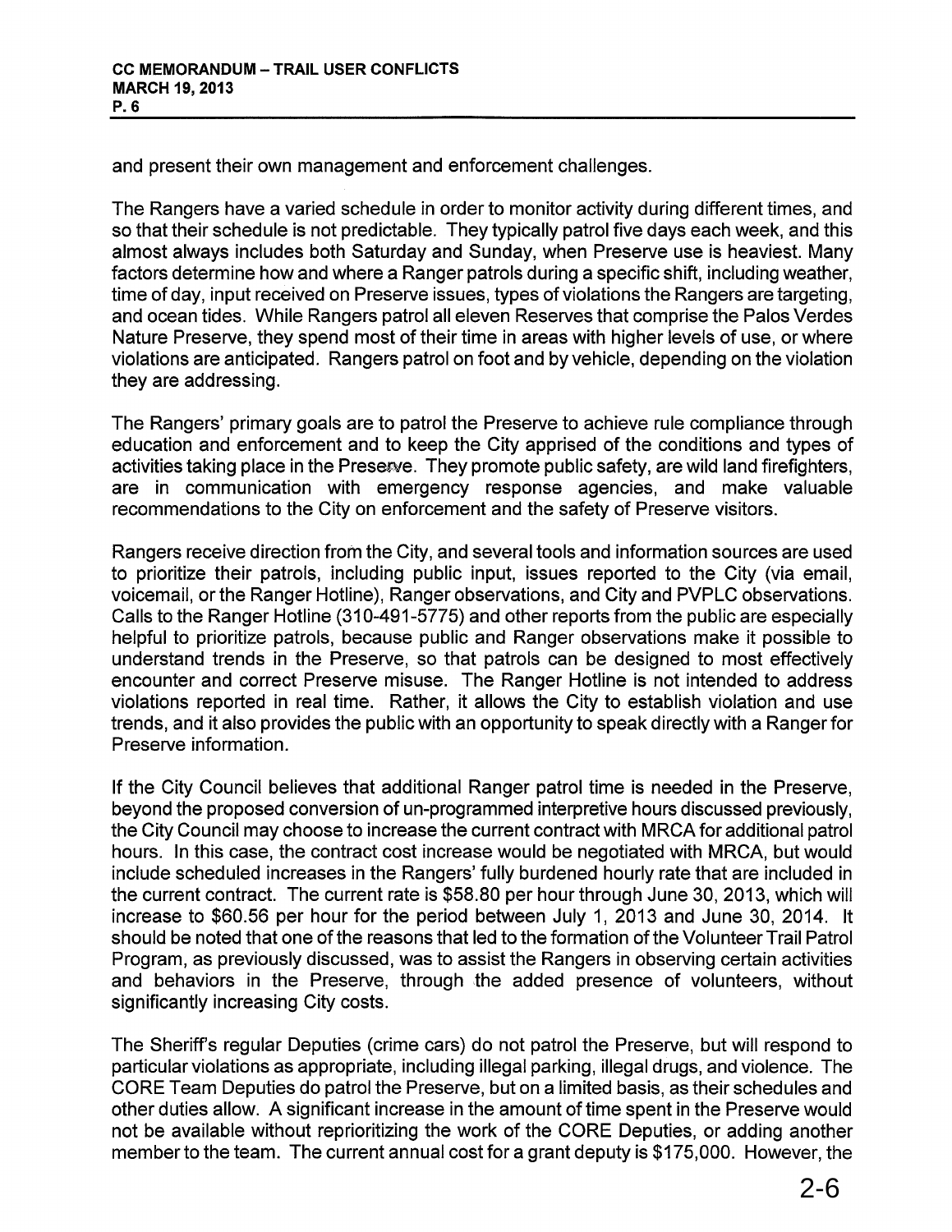Western Avenue/PVDS Bicycle Patrol included in the FY13-14 budget has allowed the CORE Team to spend additional time patrolling the coastal portions of the Preserve on an overtime basis. Through this special program, which has a total budget of \$30,500, the CORE Team has been spending between 2 to 6 hours per week in the Preserve. The majority of the time has been spent in Abalone Cove, Sacred Cove and the area around the archery range, although the Team also travels on Burma Road through the Portuguese Bend Reserve, since they access the coastal area on all-terrain vehicles from Del Cerro Park.

#### Increasing the City's Violation Fines

At the October 2<sup>nd</sup> City Council meeting, the PVPLC and some members of the public suggested that the City consider increasing its fines to further deter illegal activity in the Preserve..

With the exception of fires/open flames or aircraft (such as paragliders), which are classified as misdemeanors, all other violations of RPVMC Chapter 12.16 (Streets, Parks and Recreational Facilities) are identified as infractions in the City's adopted Bail Schedule (Resolution No. 2010-20). The City's established fine for an infraction (such as dogs offleash, after hours use, littering, nudity, etc.) is \$50 for the first offense, \$100 for the second offense within 12 months, and \$200 for the third or more offense within 12 months. The City's fine for a misdemeanor is \$100 for the first offense, \$200 for the second offense within 12 months, and \$500 for the third or more offenses within 12 months.

At this time, staff does not recommend increasing the City's fines for several reasons:

- Based on staff's research, City fines are comparable to those charged by other local agencies.
- Many of the violations are not unique to the Preserve and also apply to other public property and parks within the City.
- In order for citations to be effective and the fines collected, adequate signage must be in place to reduce the likelihood of citations being dismissed or the fines being significantly reduced in court.

Rather, staff recommends first using the Volunteer Trail Patrol Program to increase public education and awareness of activities taking place in the Preserve; and, improving Preserve signage and trail closures.

Nonetheless, if these methods do not prove to be effective, the City Council could consider amending the City's Bail Schedule to increase fine amounts and/or reclassifying some violations. However, staff would strongly advise caution in reclassifying an infraction to a misdemeanor, as a misdemeanor is a more serious offence that goes on a person's record. People receiving a misdemeanor may be more likely to vigorously challenge it and the court may be less inclined to uphold the citation if it is perceived to be disproportionate to the offence.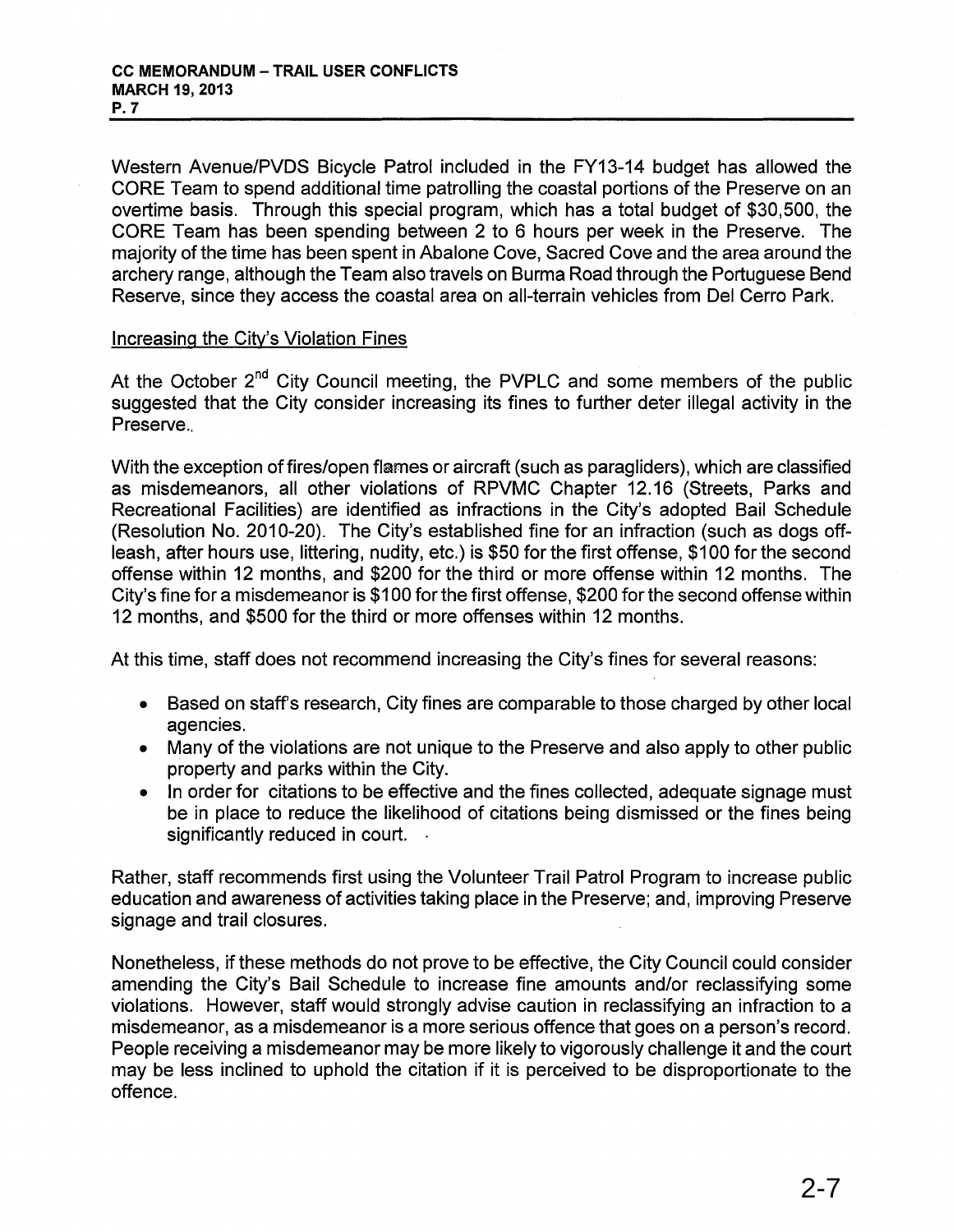## Implementation of a Bicycle Bell Program

At the October 2<sup>nd</sup> Council meeting, CORBA representative, Troy Braswell, informed the City Council that CORBA had applied to the California Trails and Greenways Foundation for a grant to implement a bell program within the Preserve. Essentially, this program would provide mountain bikers with bells to help alert equestrians and hikers of the mountain bikers' presence. Since that meeting, Mr. Braswell informed staff that CORBA did not receive the grant. Additionally, staff's research has shown that ringing a bell may spook a horse, and that bell programs are not advised in the Preserve for that reason.

## ADDITIONAL INFORMATION

## Ishibashi Trail Update

At the October 2<sup>nd</sup> Council Meeting, based on public testimony and Council comments, Councilman Knight asked staff to monitor the Ishibashi Trail in the Portuguese Bend Reserve and to provide the City Council with a follow up report on trail user conflicts, reckless trail use, and habitat damage. Since October 2<sup>nd</sup>, PVPLC Keepers, while performing maintenance in the Reserve, witnessed bikes traveling down Paintbrush Trail, and Paintbrush spur trails very fast and continuing onto Ishibashi Trail in an unsafe manner on three separate occasions (October 3,2012; January 4,2013; and, February 3, 2013). One of these instances nearly resulted in a Keeper being hit by a mountain bike. In addition, on October 3, 2012, the City received a call through the Ranger Hotline reporting a mountain bike jump located on Ishibashi Trail. Rangers have reported limited misuse of Ishibashi Trail since October 2012, and attribute the improved behavior to increased Ranger presence in the area, heightened awareness of concerns on Ishibashi Trail, and PVPLC installation of measures to slow bicycles on the trail and close off spur trails.

## Trails Oversight Committee and Public Input

At the October  $2^{nd}$  meeting, there was some Council discussion on the possibility of forming a committee to oversee the Preserve. At this time, City staff does not feel that such a committee is necessary. This is because, as described in the PUMP document that was transmitted to the Council on March 5<sup>th</sup> (see Section 5.c); a process has been defined to engage the public by the City and the PVPLC. Specifically, when public use issues are brought to the PVPLC's attention, the PVPLC will either take the appropriate action to address the issue in accordance with its mandatory or permissive obligations under the Preserve Management Agreement or request the City to take certain action if the issue falls under the City's Preserve responsibilities described above or in the Preserve Management Agreement. If issues brought to the City's attention directly fall under the City's Preserve responsibilities, staff will take appropriate action. These issues will be addressed at the monthly team meetings between the City and the PVPLC.

In addition, the PVPLC will use reasonable efforts to ensure public involvement and participation in the management and periodic evaluation of the Preserve. Such efforts may include, but are not limited to, PVPLC's participation in the Annual Report presentation to the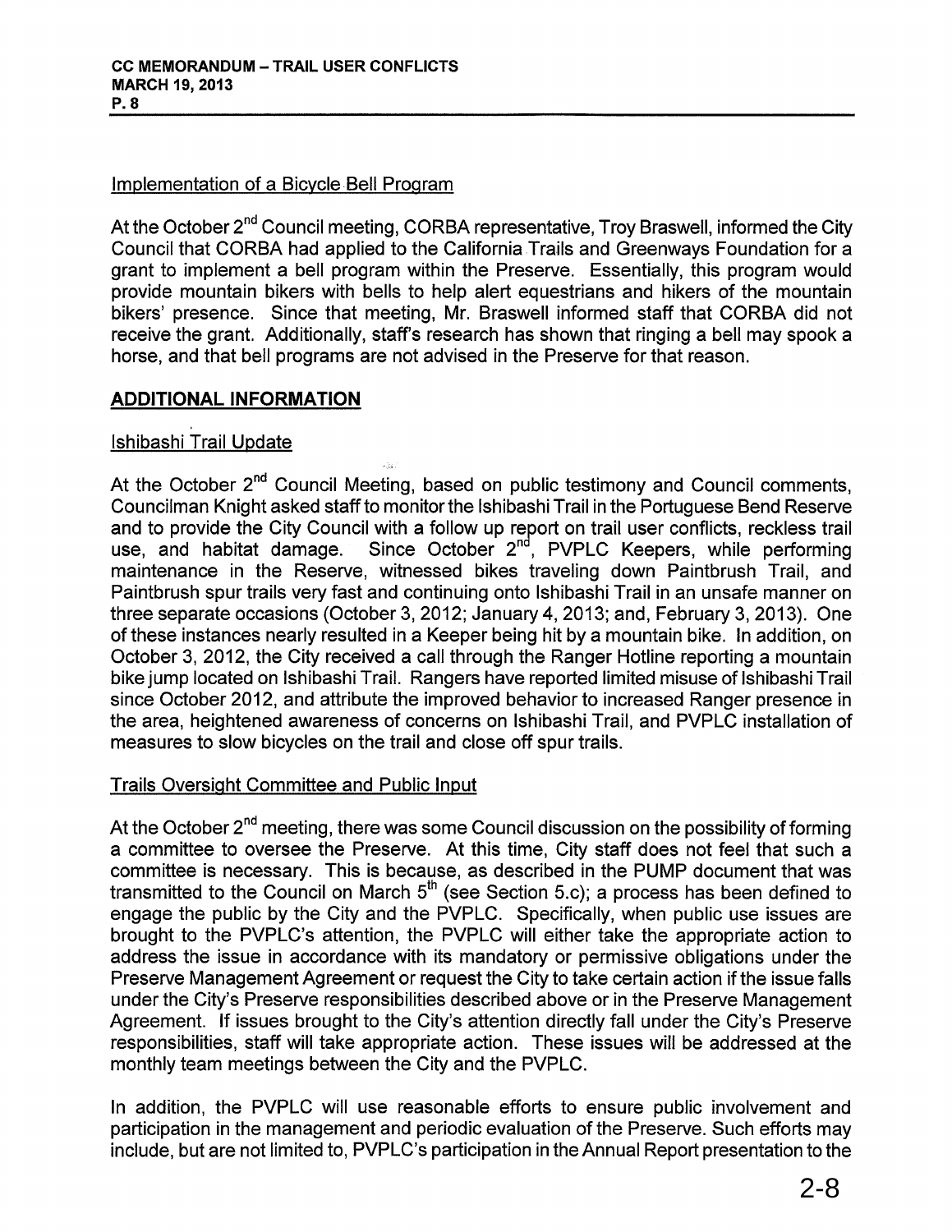City Council; involving members of the community as "keepers" to provide regular monitoring of the Preserve; soliciting public comments through outreach such as comment boxes, mailings, events and workshops; and inclusion of members of the public on committees that the PVPLC may from time to time establish.

In summary, staff believes that the present system of soliciting public input on City/PVPLC Preserve management activities and Preserve enforcement issues from Preserve users and adjacent residents via the City's website, Ranger Hotline and the PVPLC Keepers program provides more opportunity for public input than periodic committee meetings that may only be attended by a few. Furthermore, staff believes that instituting the Volunteer Trail Patrol Program described earlier in this Staff Report will provide additional public input to staff via the reports of the Program's volunteers. It should also be noted from past experiences, a formal oversight committee would require a significant amount of added staff time and/or diversion from other assignments.

## **CONCLUSION**

To reduce trail use conflicts within the Preserve, staff recommends a combined effort between the City and PVPLC that includes implementing a Volunteer Trail Patrol Program, improved signage and spur trail closures within the Preserve, and converting unprogrammed MRCA interpretive hours to patrol hours. Staff proposes updating the Council on the success of this team effort in 2014 when the Council reviews the PVPLC's annual Preserve Management report.

#### FISCAL IMPACT

Based on the discussion herein, staff has identified the following costs that may be incurred by the City for implementation of certain management tools to reduce trail user conflicts.

#### Additional Signage

The cost for the City to install "Preserve Rules" signs at the 58 entry points is estimated to be approximately \$14,000. This cost will be absorbed by an existing budget line item for Parks, Trails and Open Space Maintenance. Further, if the City Council believes that the City should augment the PVPLC's efforts to update the trail markers, an additional \$10,500 could be allocated from the FY13-14 budget, through the Parks, Trails and Open Space Maintenance Fund.

#### Volunteer Trail Patrol Program

Annual costs are anticipated to be \$10,140 for a Volunteer Trail Patrol Program with 30 volunteers. Costs include training, background checks, general liability and Workers' Compensation coverage through the City/CJPIA, printing costs, miscellaneous costs (i.e. food for quarterly volunteer meetings), and uniforms. Costs do not include stafftime. To offset a portion of the program's cost, the City Council may wish to consider requiring individuals to pay a one-time set fee to participate in the Volunteer Trail Patrol Program in the amount of \$50-\$100 per individual. A lower annual fee may also be considered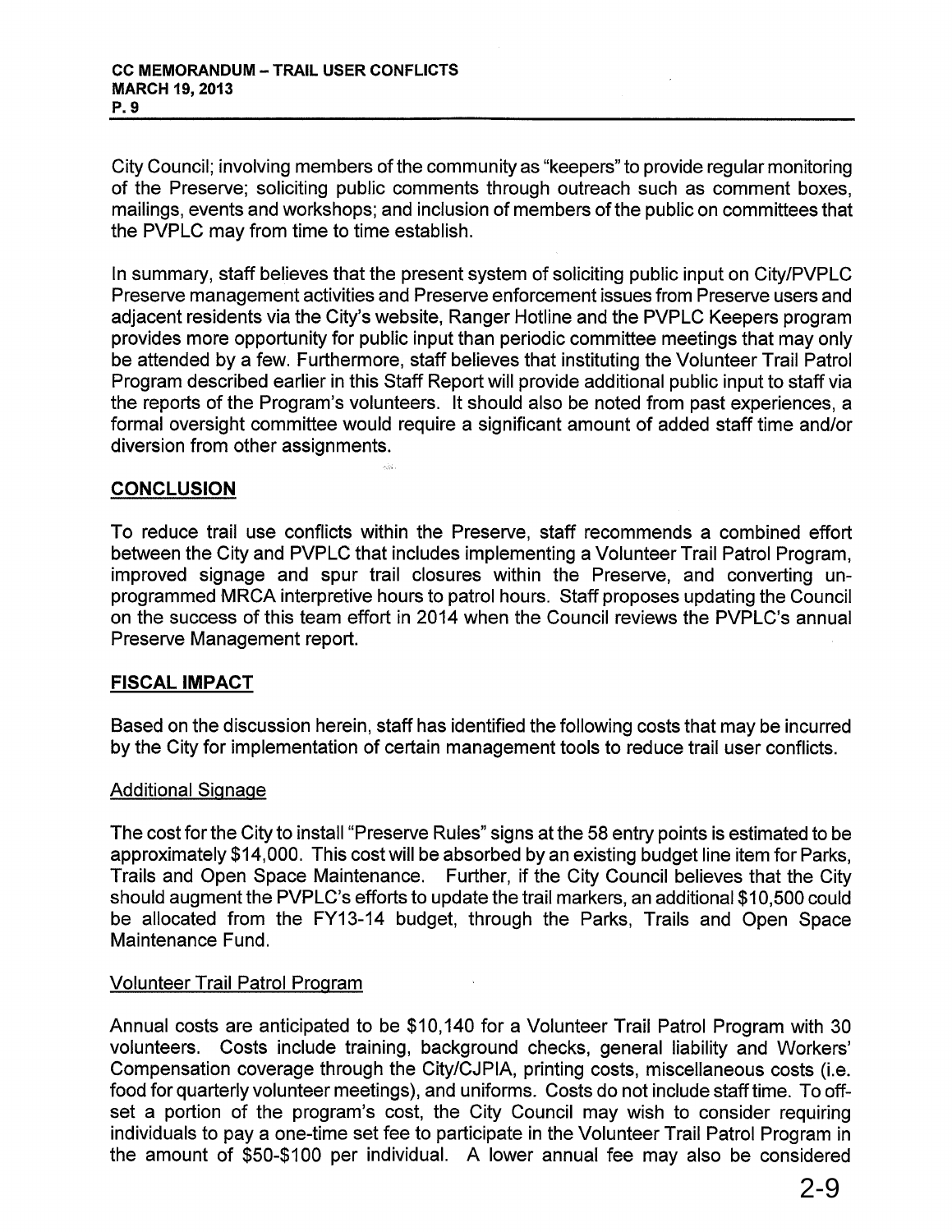thereafter to cover the cost of continuing training, replacement uniforms, etc.

## **Attachments**

 $\epsilon$  $\mathcal{L}_{\text{in}}$ 

 $\mathcal{L}^{\text{max}}$ 

- Draft Volunteer Trail Patrol Program [Handbook](#page-10-0)
- PVPLC [Correspondence](#page-18-0) dated March 11, 2013

 $\omega_{\rm spin}$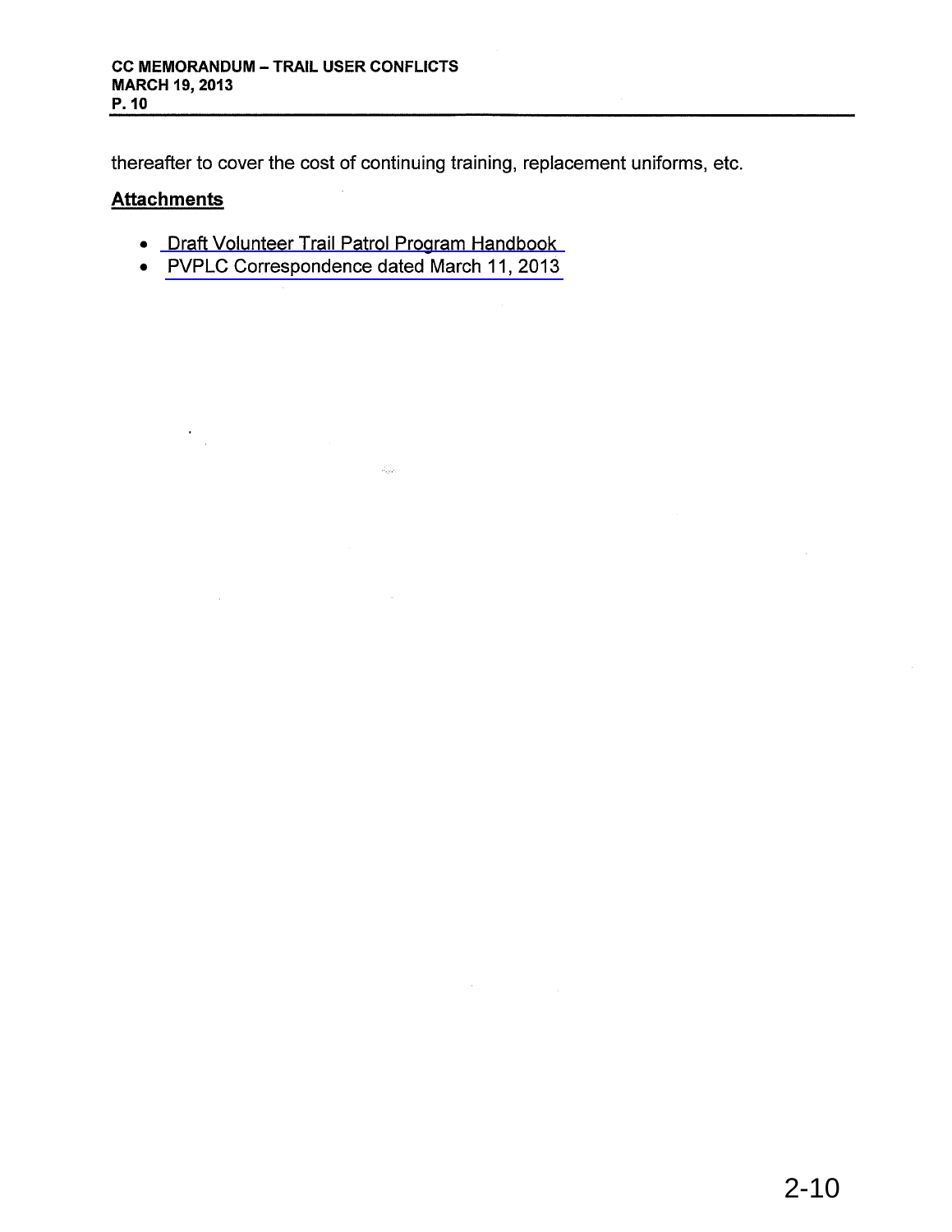## Attachment #1

<span id="page-10-0"></span> $\sim 10^7$ 

 $\ddot{\phantom{a}}$ 

 $\label{eq:G1} \frac{1}{\sqrt{2\pi}}\int_{\mathbb{R}^3}\frac{1}{\sqrt{2\pi}}\int_{\mathbb{R}^3}\frac{1}{\sqrt{2\pi}}\int_{\mathbb{R}^3}\frac{1}{\sqrt{2\pi}}\int_{\mathbb{R}^3}\frac{1}{\sqrt{2\pi}}\int_{\mathbb{R}^3}\frac{1}{\sqrt{2\pi}}\int_{\mathbb{R}^3}\frac{1}{\sqrt{2\pi}}\int_{\mathbb{R}^3}\frac{1}{\sqrt{2\pi}}\int_{\mathbb{R}^3}\frac{1}{\sqrt{2\pi}}\int_{\mathbb{R}^3}\frac{1}{$ 

 $\label{eq:2.1} \frac{1}{\sqrt{2}}\int_{\mathbb{R}^3} \frac{1}{\sqrt{2}}\left(\frac{1}{\sqrt{2}}\right)^2\left(\frac{1}{\sqrt{2}}\right)^2\left(\frac{1}{\sqrt{2}}\right)^2\left(\frac{1}{\sqrt{2}}\right)^2\left(\frac{1}{\sqrt{2}}\right)^2\left(\frac{1}{\sqrt{2}}\right)^2.$ 

Draft Volunteer Trail Patrol Program Handbook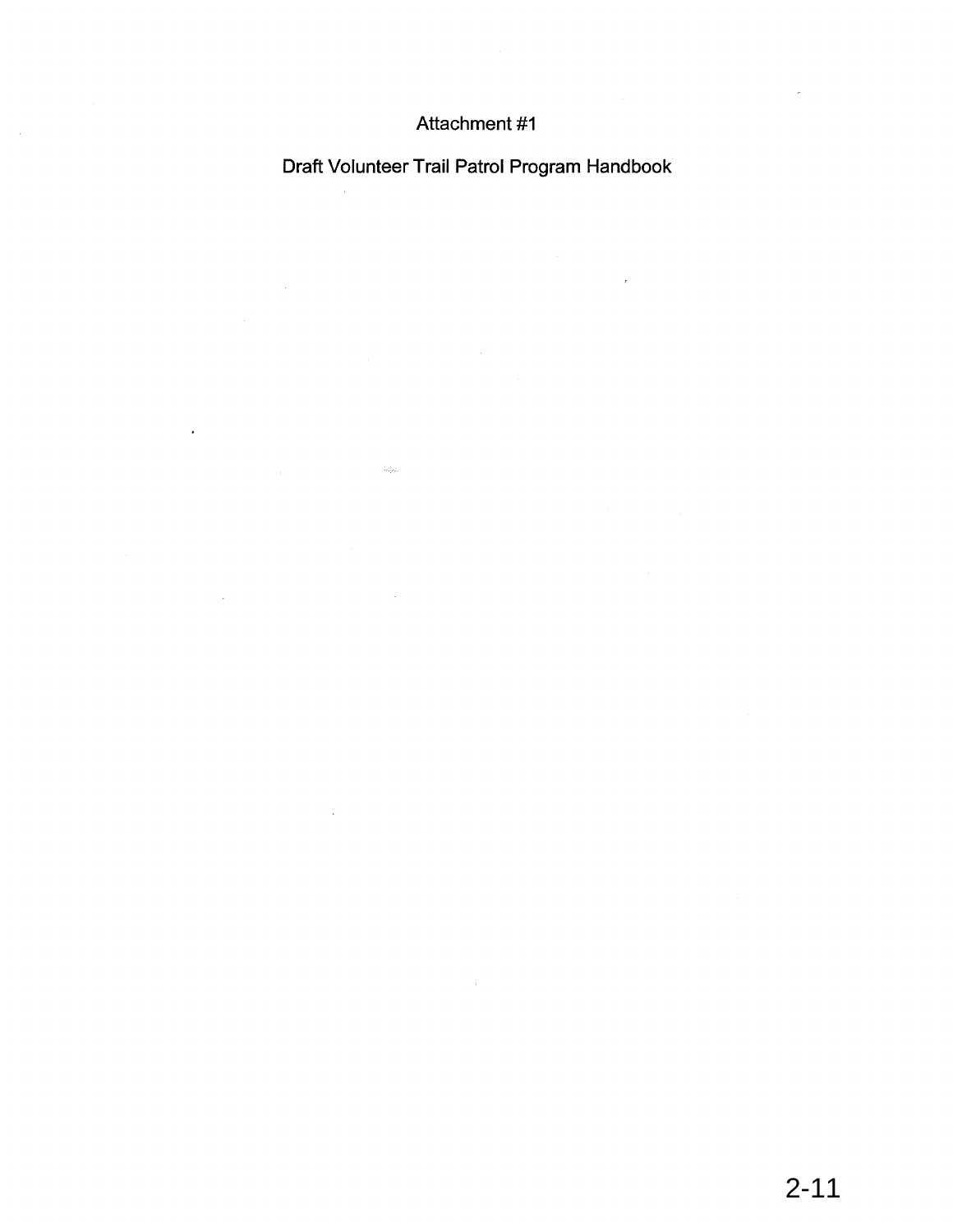



## Palos Verdes Nature Preserve Volunteer Trail Patrol

# **PROGRAM DESCRIPTION**

**BACKGROUND MISSION GOALS AND OBJECTIVES OVERSIGHT VOLUNTEER TRAIL PATROL ACTIVITIES** -:-:-:::, ':-:: **VOLUNTEER TRAIL PATROL MEMBER REQUIREMENTS ORIENTATION AND TRAINING SUPPLIES RULES OF CONDUCT**

Adopted by City of Rancho Palos Verdes: Revision dates: N/A \_,2013

2-12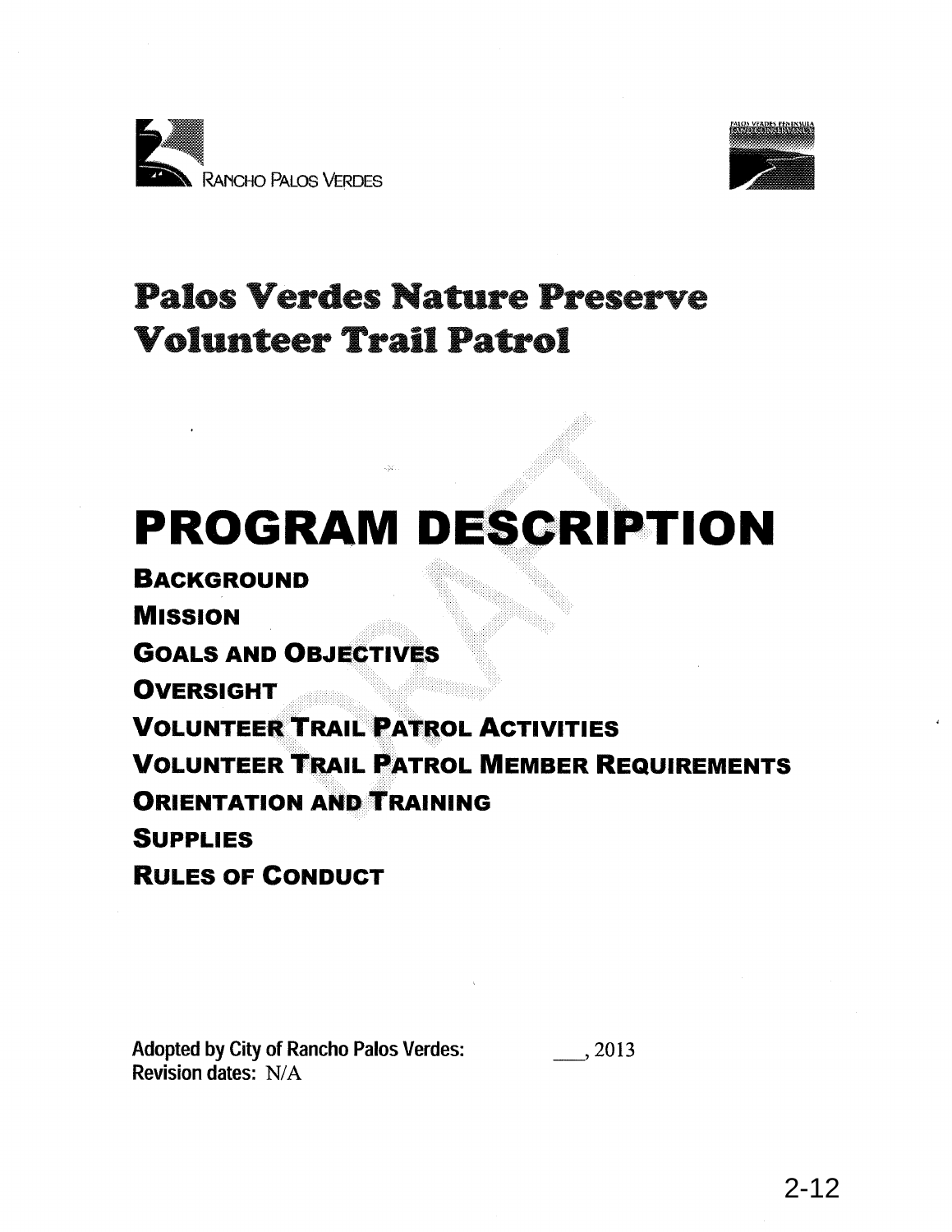## Palos Verdes Nat1.u"e Preserve Volunteer Trail Patrol

## **PROGRAM DESCRIPTION**

#### **BACKGROUND**

The City of Rancho Palos Verdes (the City) created the Palos Verdes Nature Preserve (the Preserve) with the aid of federal, state and local government funding, as well as substantial private contributions organized by the Palos Verdes Peninsula Land Conservancy (PVPLC), to set aside scenic open space lands to be dedicated to the preservation of threatened and endangered species indigenous to the Palos Verdes Peninsula: but at risk of loss due to development and other human activity, as well as to protect unique scenic vistas, natural landscape and cultural resources. Use of the Preserve for education and science, and enjoyment of the Preserve for recreation, are encouraged but are permitted only as they are consistent with the conservation mandate of the Preserve. In addition to the rules created by the Preserve's governing documents, several species of flora and fauna in the Preserve are protected by federal and state laws. ..... .....

The Preserve consists of approximately 1,400 acres of open-space lands all located in the City of Rancho Palos Verdes, and divided among <sup>11</sup> different Reserves: Abalone Cove, Agua Amarga, Filiorum, Forrestal, Ocean Trails, Alta Vicente, Portuguese Bend, San Ramon, Three Sisters, Vicente Bluffs and Vista del Norte.

PVPLC, which since 1988 has led the community-based effort to protect open space lands on the Peninsula, is named as the "habitat manager" under the Preserve organizational documents and as such oversees the conservation mandate of the Preserve, while principal responsibility for public safety and enforcement of rules in the Preserve falls to the City. In furtherance of protecting the Preserve, the City contracted with the Mountains Recreation and Conservation Authority (MRCA) to have its rangers patrol the Preserve and if necessary issue citations and make arrests.

#### **MISSION**

The mission of the Palos Verdes Nature Preserve Volunteer Trail Patrol Program is to serve as eyes and ears of the City of Rancho Palos Verdes and the Palos Verdes Peninsula Land Conservancy with a view to 1) protect the natural resources of the Palos Verdes Nature Preserve, including the flora and fauna as well as the geology, topography and scenic landscape, and 2) enhance the safety of, and promote an enjoyable experience for all Preserve visitors.

#### **GOALS AND OBJECTIVES**

- Foster volunteerism in support of the mission.
- Increase compliance with laws, rules and policies governing the Preserve (the Rules) by visitors in the Preserve.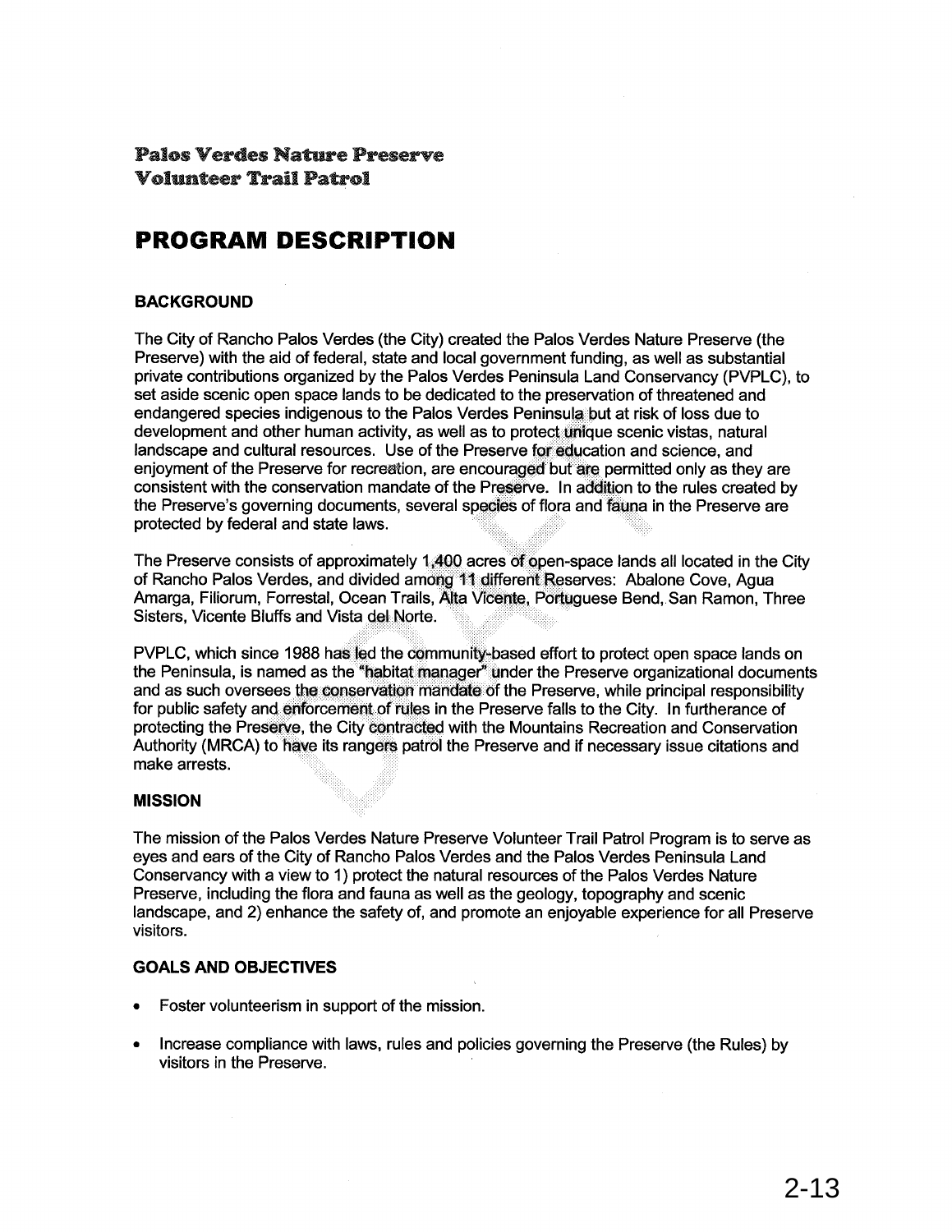## Palos Verdes Nature Preserve Volunteer Trail Patrol

• Obtain information to assist the City, PVPLC and enforcement personnel, including the MRCA rangers in prioritizing their focus.

#### **OVERSIGHT**

The VTP Program is overseen by the City, PVPLC and a Volunteer Trail Patrol Coordinator.

#### **Volunteer Trail Patrol Coordinator**

- Serves as the liaison between the City, PVPLC and VTP members.
- Signs Volunteer liability waiver and release form.
- Develops recruitment procedures and assists the City and PVPLC with recruitment. screening, and selection of volunteer trail patrol applicants.
- Schedules volunteers and instructors for required training, which may include field programs, and documents completion of trainipg.
- Maintains volunteer record system.
- Conducts periodic field evaluations of VTP members.

. '."'. ' ...:"' ,.

- Working with the City, PVPLC and MRCA rangers, identifies volunteer needs and places volunteers where needed and evaluates whether more volunteers are required to provide adequate coverage of places and times. Also helps to identify patterns with respect to Rules violations that might make placement of resources more effective.
- Identifies supply needs of volunteers and handles distribution and inventory of supplies.
- Makes recommendations for future modifications to the VTP program.

#### **City of Rancho Palos Verdes**

- Monitors and evaluates the effectiveness of the VTP Program in protecting Preserve resources and compliance with Preserve rules.
- Provides fingerprinting and background checks.
- Works with PVPLC, MRCA, and the VTP Coordinator to focus places and times for volunteer patrols.
- Hosts a web portal for tracking Volunteer Trail Patrol member work hours and reports.
- Shares reports of Incidents (defined later in this Description) and information reports with PVPLC and the VTP Coordinator via the City's web portal.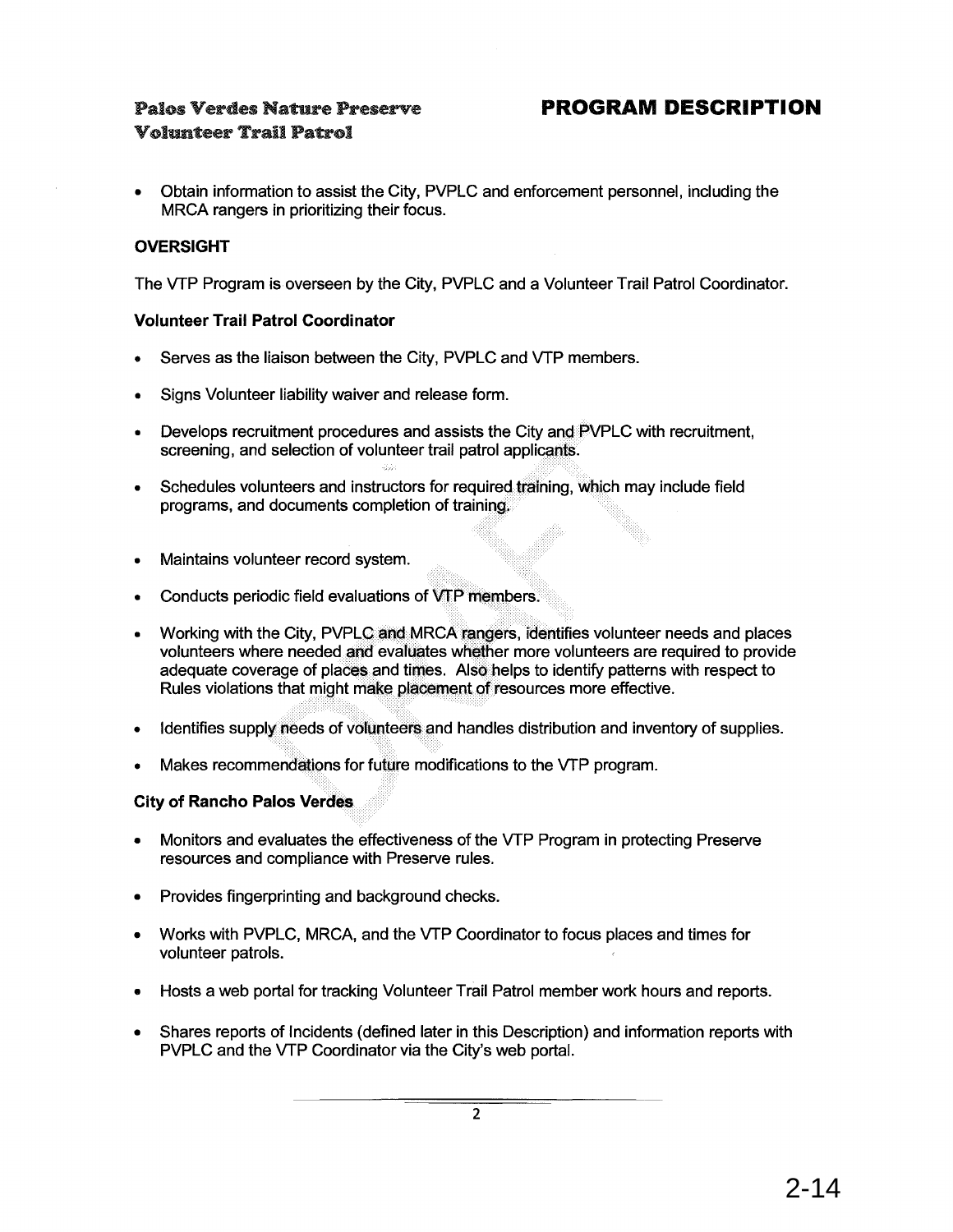## Palos Verdes Nature Preserve Volunteer Trail Patrol

## **PROGRAM DESCRIPTION**

#### **Palos Verdes Peninsula Land Conservancy**

- Provides input to City regarding effectiveness of the VTP Program.
- Selects the VTP coordinator with input from the City.
- Helps the VTP Coordinator recruit volunteers.
- Works with the City and the VTP Coordinator to focus places and times for volunteer patrols.
- Receives copies of Incident and information reports.

#### **VOLUNTEER TRAIL PATROL ACTIVITIES**

The Volunteer Trail Patrol patrols the Preserve under the direction of the MRCA rangers, the City and PVPLC and observes and reports various types of activities and conditions, such as the following (as used in this document, Incidents):

- Violations of Rules within the Preserve, including but not limited to:
	- $\circ$  off trail and unauthorized trail use/failure to follow permitted trail uses and right of way rules:
	- o use of motorized vehicles; .
	- o damage to or vandalism of property, including graffiti and damaged or removed signs or post-and-rope and other barricades;
	- $\circ$  dogs off-leash and owners failing to pick up waste; and
	- $\circ$  smoking, and lighting of fires.
- Needs for medical attention, fire protection, law enforcement or other emergency services within the Preserve, and
- $\bullet$  Hazardous trail conditions within the Preserve.

. ",'.". When a Volunteer Trail Patrol member encounters an Incident, the member:

- Communicates with enforcement personnel via the ranger hotline or other first responders as necessary.
- Where appropriate and consistent with the member's training, documents the Incident with photos that are then included with reports.
- If the VTP member has received necessary training and certification, assists visitors who require first aid or other forms of help during patrol.
- Where appropriate and consistent with the member's training, uses the Incident as an opportunity to provide education to the visitor about the Preserve and its rules.

The Volunteer Trail Patrol members also:

• Submit reports of each patrol to the VTP Coordinator via an online report form on the City website.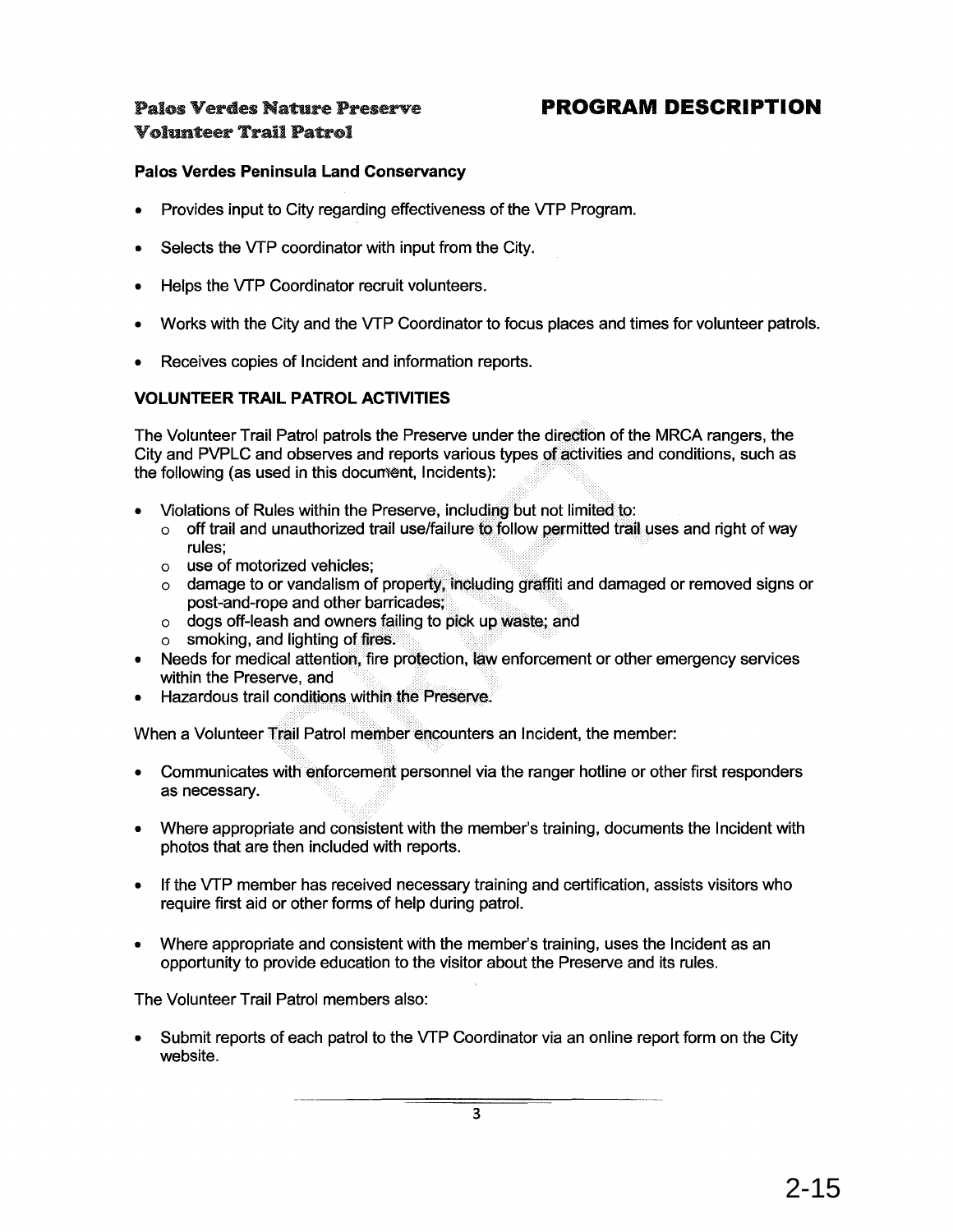## Palos Verdes Nature Preserve Volun.teer Trail Patrol

## **PROGRAM DESCRIPTION**

- Meet once each quarter. Meetings will include general updates and current trends and developments as well as educational presentations on a variety of topics. Topics may include post-fire ecology, local flora and fauna, geology, and PVPLC activities. Quarterly meetings will contribute to the program's total number of volunteer hours.
- Follow procedures established for the VTP Program by the City and PVPLC, as implemented by enforcement personnel and the VTP Coordinator.
- Set the tone for visitors to the Preserve by complying with the Rules at all times, both during volunteer times and when using the Preserve outside of volunteer hours.
- Gain a working familiarity with PVPLC's mission and vision statement, the Rules and any educational materials provided in the course of VTP training.

The Volunteer Trail Patrol is NOT:

- Authorized to issue citations, chase or detain visitors, threaten prosecution (other than to advise visitors whether a particular behavior or action could subject the visitor to citation), use physical force or otherwise engage in any activity generally reserved enforcement personnel. ....
- A substitute for first responders (e.g., fire, paramedics, law enforcement)—the Volunteer Trail Patrol reports incidents and provides assistance only to the extent the VTP member has appropriate and specialized training.

#### **VOLUNTEER TRAIL PATROL MEMBER REQUIREMENTS**

- Minimum eighteen years of age.
- Commits to patrol a minimum of four hours per month, which may include weekends and/or holidays, for not less than one year.
- Completes a Volunteer Application and interview process.
- Signs a Volunteer Agreement, Waiver and Release form and completes fingerprinting and a background check.
- Successfully completes a Volunteer Trail Patrol training program and field evaluation.
- Is willing to be assigned to patrol specific areas.
- Is in adequate physical condition for their assigned activity.
- While on patrol, wears the proper uniform or other appropriate clothing and safety gear and carries the appropriate supplies.
- Maintains own supplies except as set forth later in this Program Description.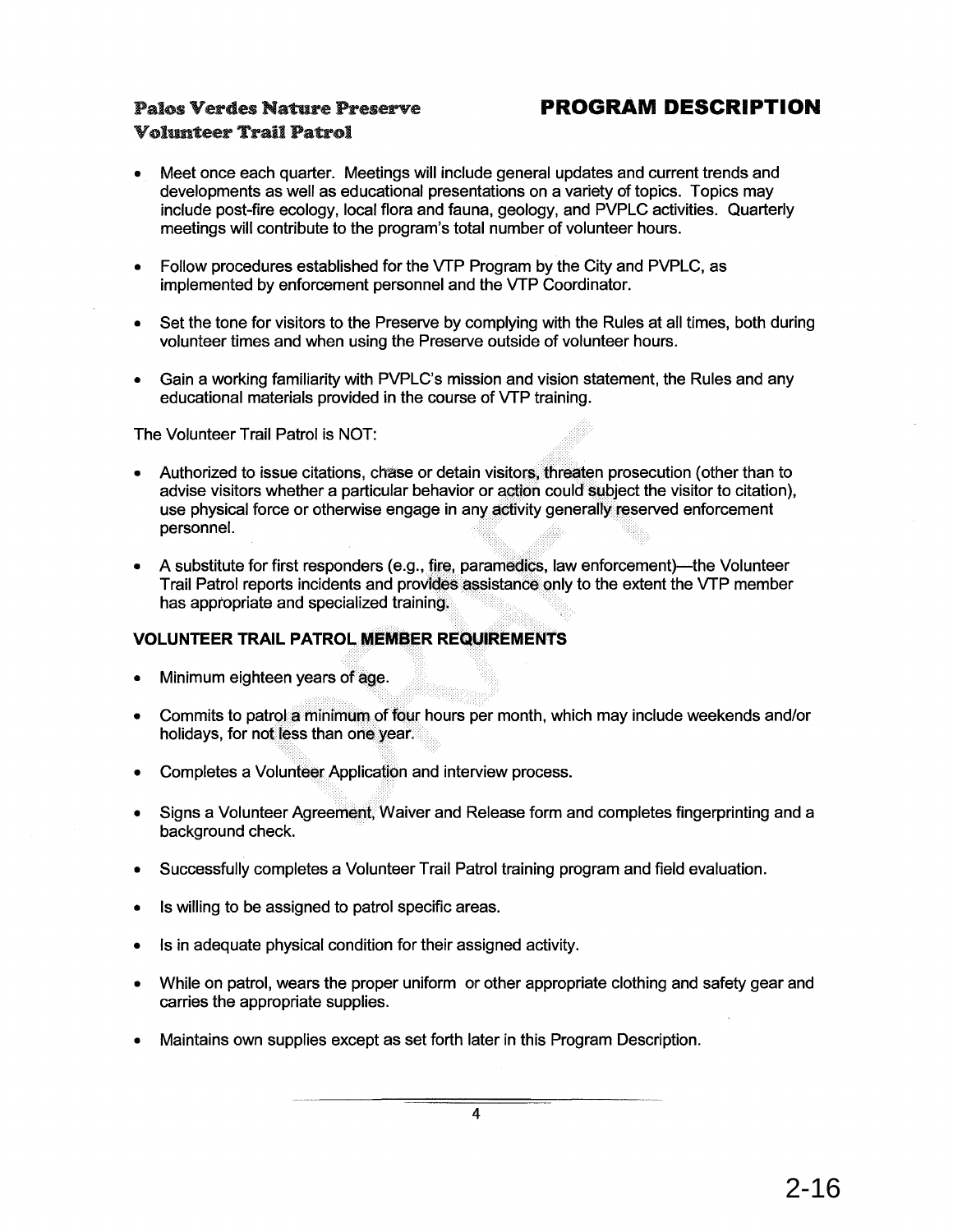## **PROGRAM DESCRIPTION**

## Palos Verdes Nature Preserve Volunteer Trail Patrol

- Provides own method of patrolling Preserve.
- Able to provide own transportation to and from the Preserve.

#### **ORIENTATION AND TRAINING**

Training is an integral part of the Volunteer Trail Patrol program. Training will be completed as part of the induction of volunteers into the program, and on an as-needed basis to disseminate new information and improve and expand patrol capabilities. New volunteer training provides the VTP member with an overview of the Preserve, the Rules, patrol procedures and routes, and other information. Special situation training for medical emergencies and personal safety may also be provided. Additional classes may be offered, such as biological, historical and cultural aspects of the Preserve.

Initial training consists of a classroom session conducted by one or more representatives of RPV staff, PVPLC, the MRCA ranger, and qualified volunteer instructors. Thereafter, each volunteer must complete a field evaluation performed by the VTP Coordinator or designee to evaluate the following:

- Soundness of the volunteer's supplies;
- The volunteer's knowledge of the Preserve trail system and the Rules; and
- The volunteer's ability to meet the requirements of the VTP Program commitment.

#### **SUPPLIES**

Volunteers will be required to carry certain supplies to ensure they are prepared for a variety of situations. These include:

- Supplies provided through the VTP Coordinator:
	- $\circ$  Open space trail maps and brochures
	- $\circ$  Communication card with phone numbers for enforcement personnel and emergency support
	- o Patrol log forms
- Supplies provided by the volunteer:
	- o Pack for supplies and water
	- o Uniform (t-shirt or vest and cap)
	- o Camera
	- o Cell phone
	- o Adequate water for patrol
	- o Note pad or other form of recording Incidents, information and other activities
	- o Own means of patrolling the Preserve if by horse or mountain bike

#### **RULES OF CONDUCT**

All VTP members must comply with the following rules of conduct at all times: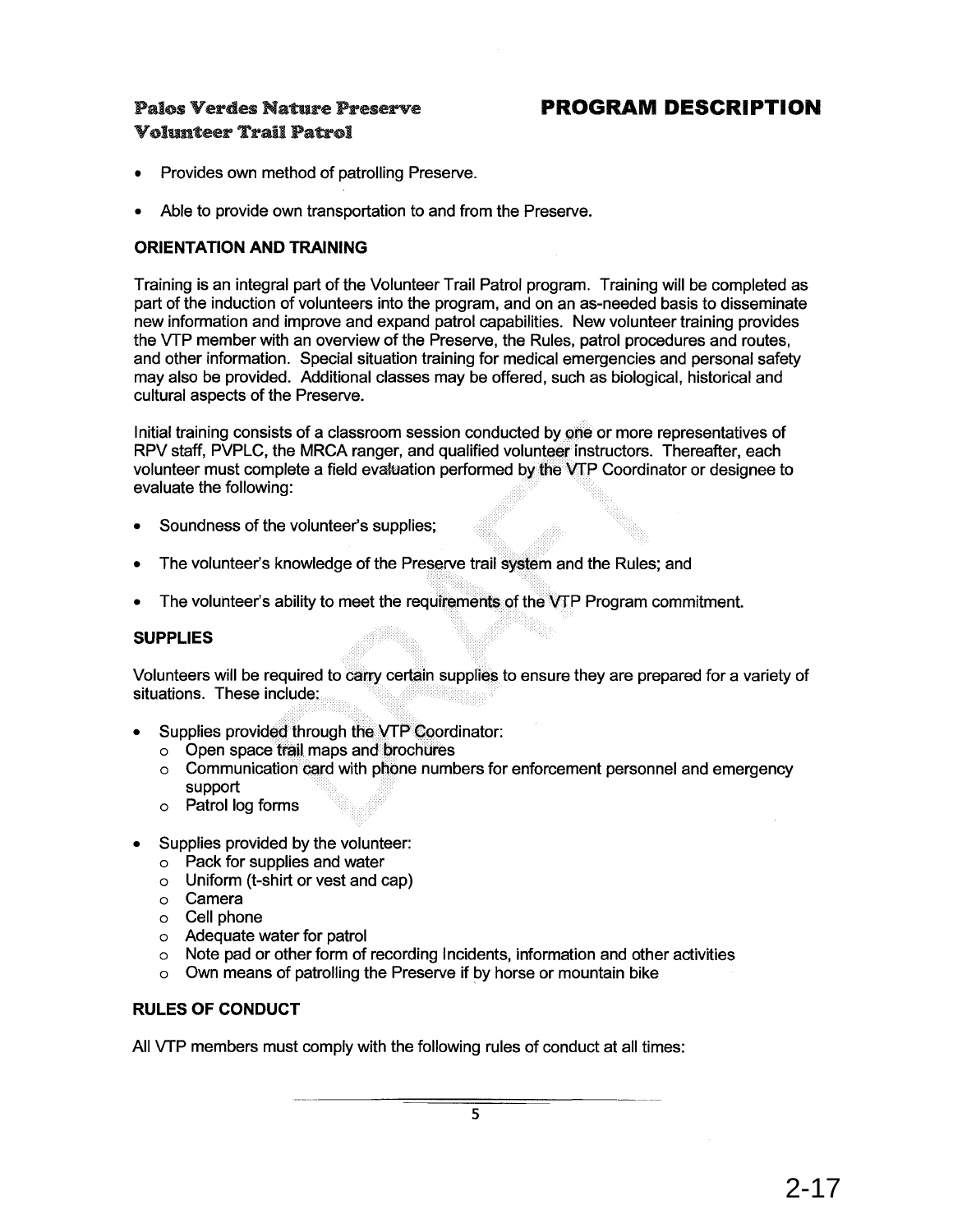## Palos Verdes Nature Preserve Volunteer Trail Patrol

## **PROGRAM DESCRIPTION**

- Volunteers will not accept any compensation, gift, payment of expenses or any other item of monetary value which may create the appearance of private gain in connection with their work as members of the Volunteer Trail Patrol Program.
- Volunteers will contact the VTP Coordinator with suggestions, comments or problems.
- Volunteers will follow instructions given by the VTP Coordinator or employee of PVPLC, RPV, or the MRCA Ranger. If instructions conflict, notify the VTP Coordinator.
- Volunteers will be courteous, respectful, and tactful when interacting with others. No form of discrimination will be tolerated.
- Volunteers will not patrol while in possession of or under the influence of alcohol, illegal drugs, or any other intoxicating or mind-altering substance...
- Volunteers will not use offensive language.
- Volunteers will observe precautions for personal safety, posted rules, signs and safety instructions.
- Volunteers will not abuse access to information, facilities, equipment or materials.
- If a volunteer displays inappropriate behavior the City and/or PVPLC reserves the right to dismiss the volunteer without warning for any cause.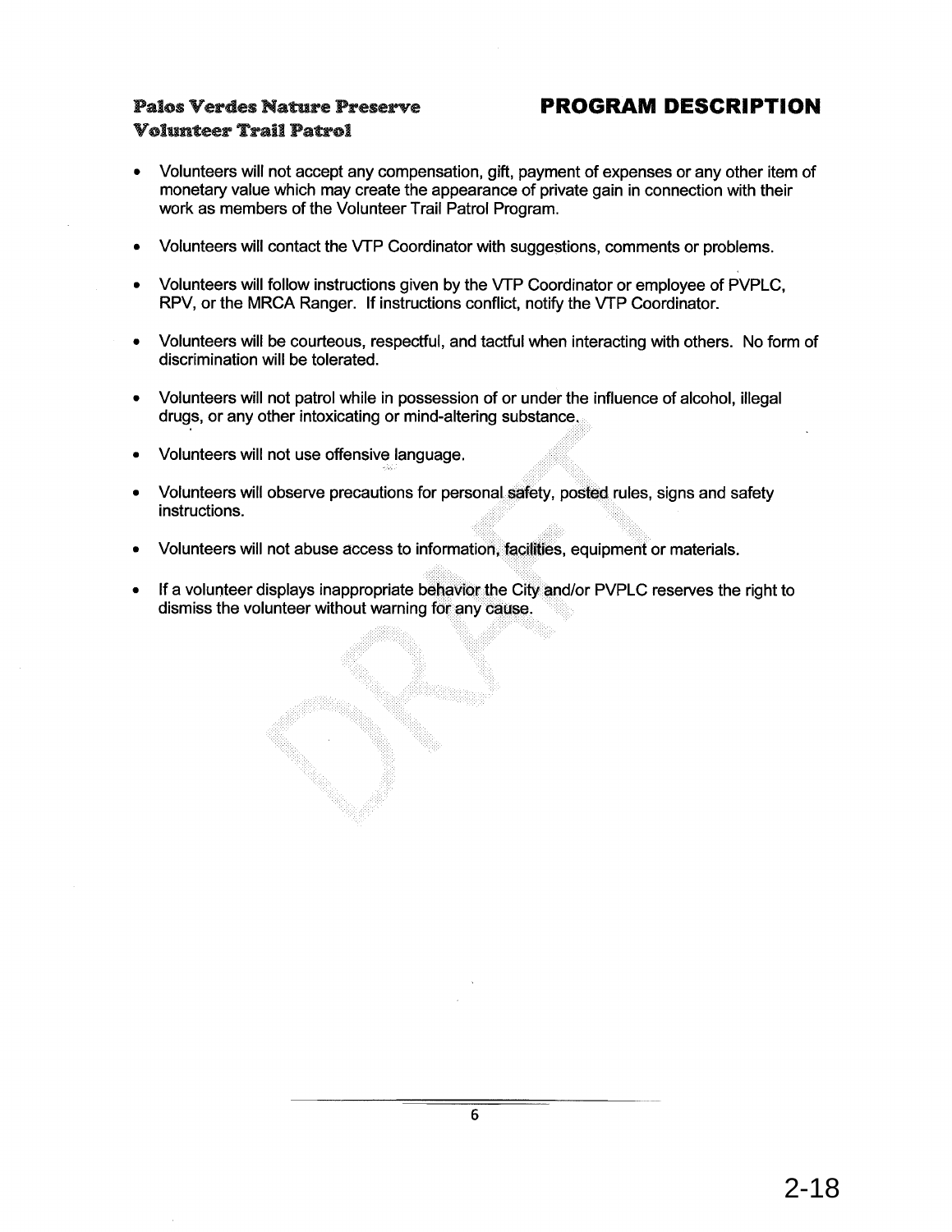## Attachment #2

 $\bar{\mathbf{v}}$ 

 $\Delta \sim 10^{11}$  km s  $^{-1}$ 

<span id="page-18-0"></span>Palos Verdes Peninsula Land Conservancy Correspondence dated March 11, 2013

 $\sim$   $\sim$ 

 $\sim 255$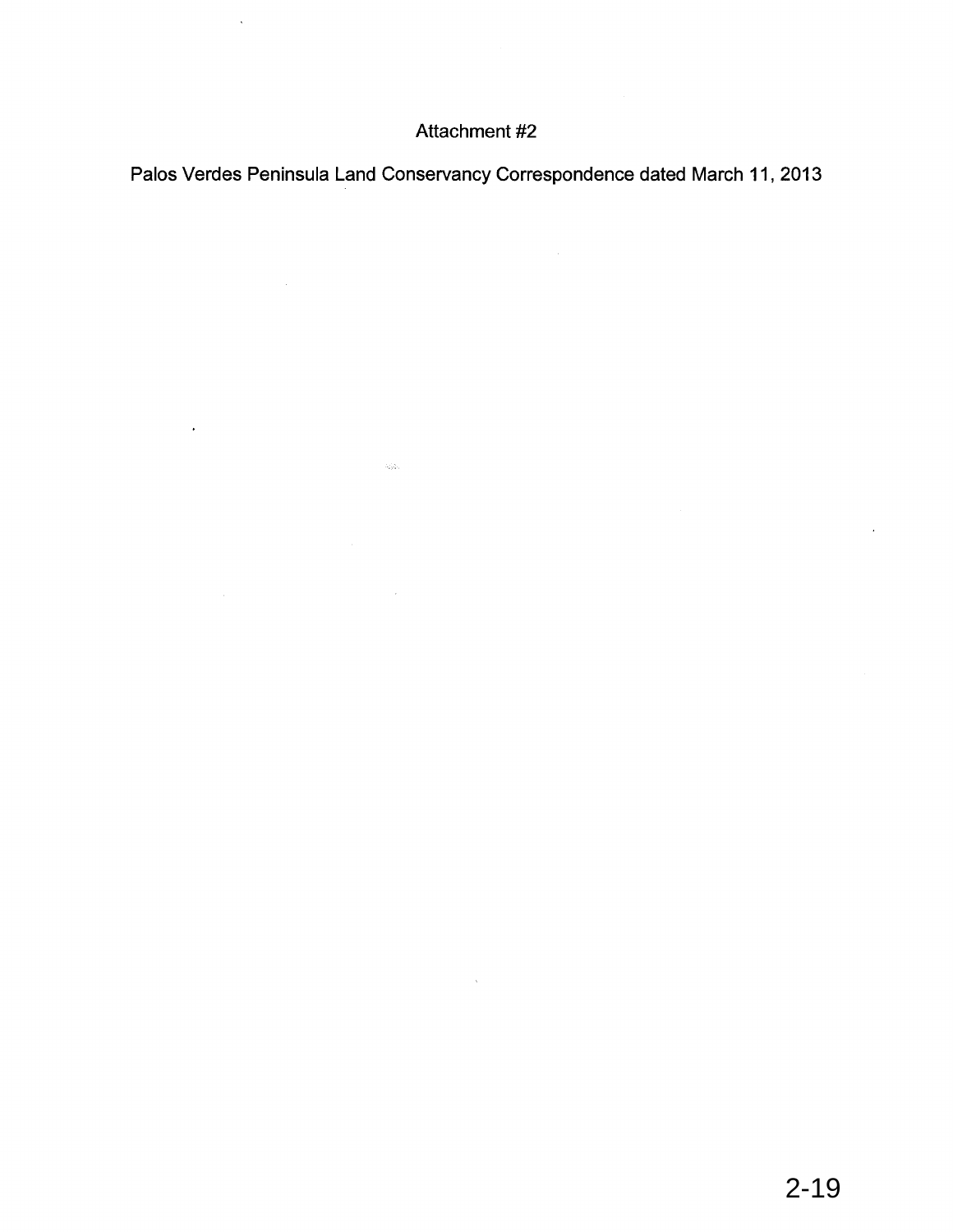

PRESERVING LAND AND RESTORING HABITAT FOR THE EDUCATION AND ENJOYMENT OF ALL

March 11, 2013

Dear Honorable Mayor Brooks and City of Rancho Palos Verdes City Council Members,

The Palos Verdes Peninsula Land Conservancy would like to express concern about the impact of unauthorized trail use on the Preserve. The mission of the Land Conservancy is to "preserve land restore habitat for the enjoyment and education of all." The land set aside as the Palos Verdes Nature Preserve was acquired with the generows support of the community as well as governmental sources to preserve and increase the conservation values that are supported by these lands. Our commitment to the City of Rancho Palos Verdes in our management agreement, and specifically to complete successful habitat restoration over a 50-year time span, is significant and requires great resources and community involvement in order to be successful.

Both the Land Conservancy and many community constituents are disappointed regarding the habitat impacts and visual/aesthetic impacts of unauthorized trails on the Preserve, and concerned about visitor safety and reduced enjoyment of the Preserve due to vandalism and improper use of the Preserve. As our constituency sees less value placed on addressing these issues, and by implication less value placed on protecting this community asset, it may impact the ability of the Conservancy to raise funds which are vital to meeting the conservation goals of the Preserve.

Improper use, and vandalism to the Conservancy's efforts to address the effects of improper use, has continued since the October 2, 2012 City Council meeting. Our volunteer KEEPERs have observed, and while in the field received reports of, bicyclists coming down Paintbrush and Paintbrush unauthorized trails very fast, and continuing onto Ishibashi trail, in an unsafe manner. We also have received reports of people almost being hit by bicyclists.

An appropriate system of encouraging compliance in the Preserve requires three legs for support: good signage, education and an active law enforcement presence.

The Land Conservancy actively supports education about the Preserve in multiple ways, including our volunteer training and stewardship work days, development of production of trail and informative brochures, hosting an informative website, participation in community outreach events, hosting regularly scheduled interpretive nature walks, the operation oftwo nature centers which provides the community access to interpretive staff and hosting all Peninsula third graders through a nature education program. All of these educational outreach activities allow us to raise awareness about the Preserve and the conservation values of the Preserve.

916 SILVER SPUR ROAD # 207. ROLLING HILLS ESTATES. CA 90274-3826 T 310.541.7613 WWW.PVPLC.ORG